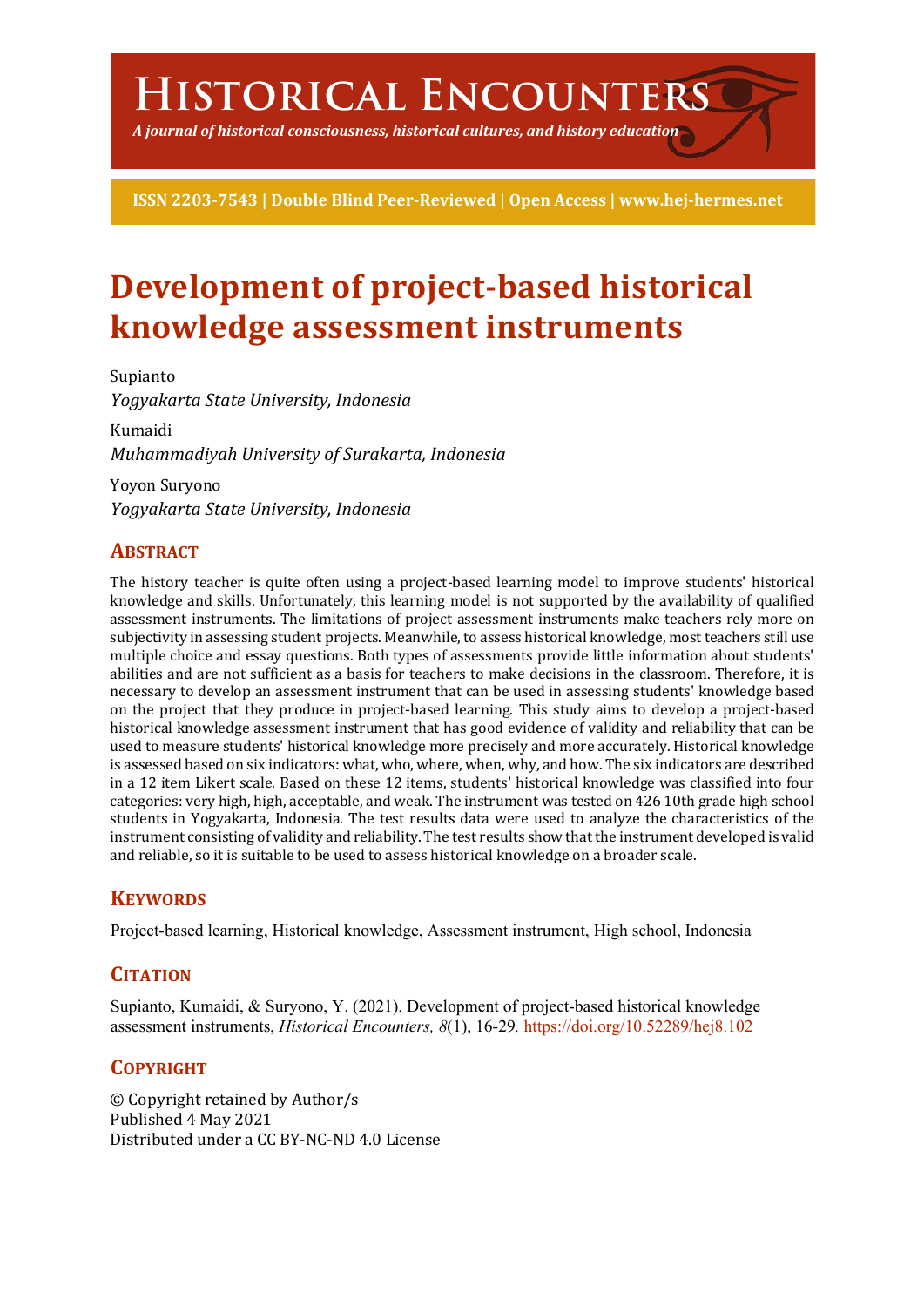#### **Introduction**

The industrial revolution 4.0 has changed the way humans communicate and interact with each other. This change has a direct impact on the world of education. The internet and web 2.0 development has had a significant influence on what and how learning and assessment should be carried out. History lessons as subjects taught at school also cannot close themselves from these developments. Websites and social media such as Facebook and YouTube contain many representations of history shared by others free of charge (Baron, 2014; Bell, Carland, Fraser, & Thomson, 2016). Historical sources are diverse, rich, and are no longer limited to learning resources provided by teachers and schools. The types of history that can be identified are no longer limited to national history as found in school textbooks but provide opportunities for the introduction of local history and promote it as a national identity.

Besides the historical learning model, the historical evaluation model is also used, depending on the objectives of history learning (Shemilt, 2018). Historical assessment and learning aim to foster national integration, promote awareness of life in history and dynamic socio-cultural contexts, and obtain meaning and historical wisdom from the history that has been studied (Alvén, 2017; Funkenstein, 1989; Lapin & Tomanova, 2016). However, the assessment model used by history teachers has not been able to measure the level of students' historical knowledge accurately.

In the mid-20th century, most of the history lessons at school attempted to transmit factual knowledge about national and regional history. The assessment result is used for selection purposes by companies and universities. Rating is rarely considered problematic. Criticism may be made to ask the objectivity and reliability of ratings, but rarely questioned the significance of assessing students based on their memory of events, names, and dates. Multiple-choice tests, although criticized, are believed to be the most appropriate way to describe student learning outcomes accurately (Black & William, 1998).

In recent years, the relevance and usefulness of the assessment approach used so far in historical education have been questioned. Traditional methods and approaches are said to have led us to assess what is measured rather than encourage measurement of what we value (Biesta, 2009). Even to the extent that many teachers feel depressed because they have to teach for exams (Wineburg, 2006). Such criticism is less driven by deficiencies found in traditional assessment methods and procedures than by new ideas about the purpose of historical education.

The assessment model used by the history teacher is still a paper and pencil test with the multiple-choice format and question matters (Breakstone, Wineburg, Grossman, & Labaree, 2013). These types of assessments provide little information about students' knowledge and are not sufficient as a basis for teachers to make decisions in the classroom (Madaus & Russel, 1989). This is in line with the results of interviews with several high school history teachers in Yogyakarta, Indonesia. According to most history teachers, the learning models used are quite diverse; for example, project-based learning. However, the obstacle faced by teachers is the lack of availability of assessment models that can be used to assess student projects. The limitations of the project assessment model make teachers rely more on subjectivity in assessing students' historical writing project.

Multiple choice questions are not a reasonably accurate tool that can be used to gather information about students' understanding of specific dimensions of the constructs of historical learning, such as historical knowledge, historical thinking, and historical consciousness. Researchers argue that this method is solely to measure students' ability to remember historical facts (Reich, 2009; Wineburg, 2004), and students more often answer the multiple-choice questions without using historical thinking procedures correctly (Breakstone.J & Smith, 2013). Multiple-choice questions also provide limited information to the teacher because they do not express students' thoughts that lead to answers (Madaus & Russel, 1989). The dark circle on the answer sheet is the only indication of student thought.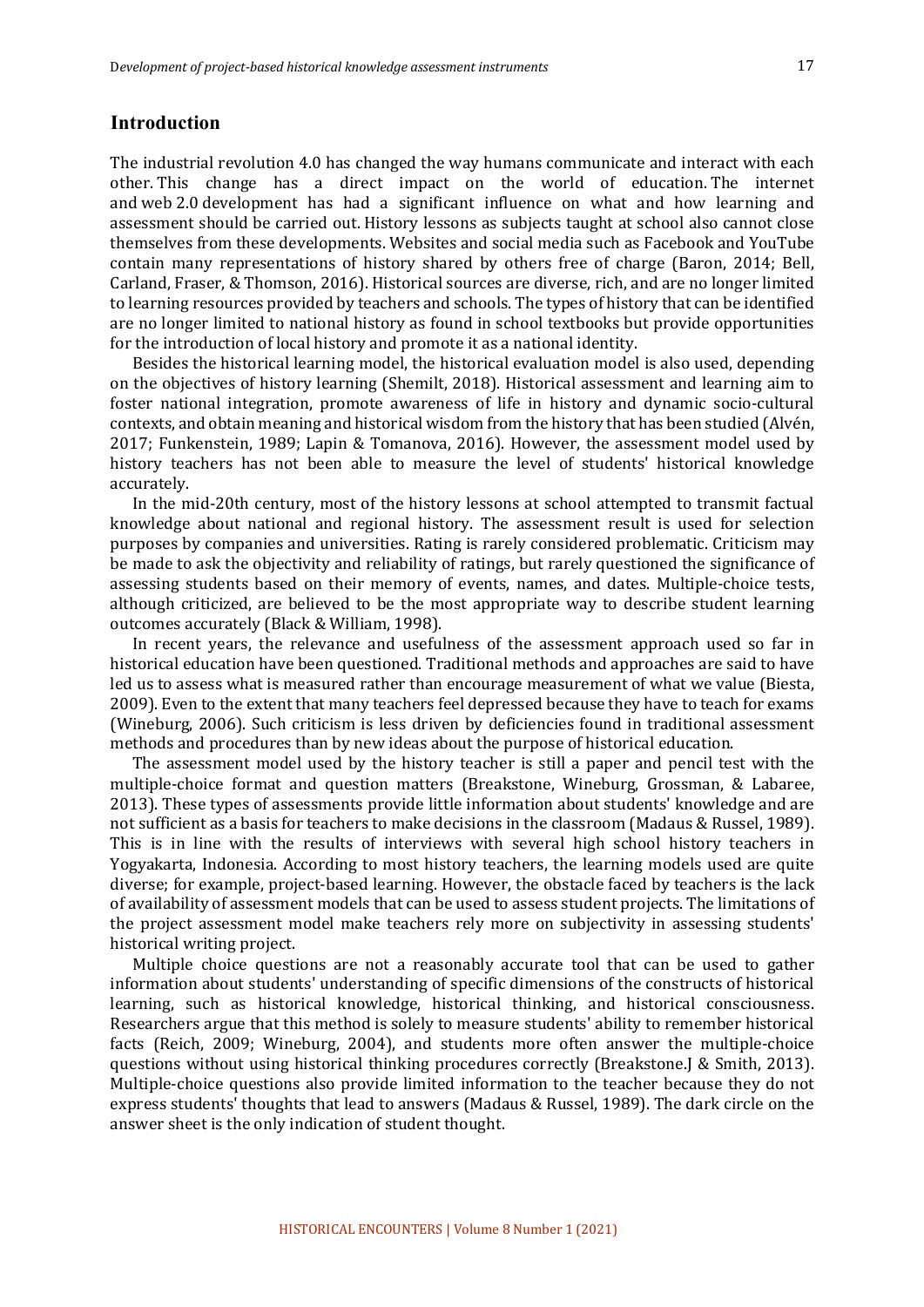#### **History education curriculum in Indonesia**

Indonesia has made changes to the education curriculum three times in the last twenty years. The first change was made in 2004, where history education was given a tiny portion of time, only 40 minutes a week in high school (Depdiknas, 2003). The main focus of history lessons in this curriculum is to provide was much material as possible in the shortest possible time. The time to do the assessment is neglected, so the teacher uses the simplest, easiest, and fastest method, namely multiple choices.

The second change was made in 2006. The 2006 curriculum eliminates the position of history lessons in junior high schools as an independent subject, where history and other social science subjects are integrated into the field of social science studies (Depdiknas, 2009). The 2006 curriculum was implemented for a long time until a third curriculum change was made in 2013.

In the 2013 Curriculum, history subjects get quite essential positions, both from the allocation of time and from the lesson content. In terms of time, history lessons are taught for 80 minutes in grades 10 and 11, and 120 minutes in grade 12 (Kemendikbud, 2018). In terms of content, history lessons are no longer focused only on the transmission of historical knowledge from teachers and books to students. Still, the content of the lessons has also included material on historical research methods that demand the competency development of historical skills.

The 2013 curriculum provides more flexibility for history teachers to use various learning and assessment models that emphasize learning by doing (Kemendikbud, 2017). This was emphasized by Minister of Education and Culture, Nadiem Makarim, with the idea *Merdeka Belajar*, where learning and assessment can be carried out anytime, anywhere, in any way, even by anyone (Kemendikbud, 2019).

For example, in grade 10 on historical methods material, the teacher can integrate projectbased learning, project-based assessment, and class discussions. In this material, students can be given a series of project assignments to apply historical methods in simple research practice. Through this project assignment, the teacher can assess students' historical knowledge regarding the historical project they are working on, as well as assessing students' historical research skills. Unfortunately, as previously explained, these kinds of learning models have not been widely supported by the availability of appropriate assessment models in the literature (Hellström, Nilsson, & Olsson, 2009; Touimi, Faddouli, Bennani, & Idrissi, 2013).

#### **Project assessment in history learning**

Assessment and learning are linked (Hargreaves, 1997; Rust, 2002). What and how students learn depends mainly on how they think they will be assessed (Ludvigsson, 2003). This implies that assessment is a learning tool that can be strategically used in a learning environment to obtain better learning outcomes.

Project assignments challenge students to think outside the classroom boundaries, helping them develop the skills, behaviours, and beliefs necessary for success in the 21st century. Designing learning environments that help students to question, analyze, evaluate, and forecast their possible plans, conclusions, and ideas, leading them to higher-order thinking, requiring feedback and evaluation that goes beyond letters or numbers.

Project assessment is an assessment of performance and products. It can be carried out in a variety of ways, from conventional written tests to more innovative assessment models such as self-assessments, peer assessments, joint assessments, portfolio assessments, and reflective journals (Van den Bergh et al., 2006). Teachers can assess students' cognitive abilities based not only on student work, reflection, evidence of progress and performance, but also their attitudes and learning progress. Through project assessment, teachers can simultaneously assess both the learning process and student project outcomes.

Project-based learning emphasizes the integration of students' knowledge and problemsolving skills. Project assessment focuses on a variety of multidimensional processes. Project material that students work on focuses on the application of knowledge that students have in the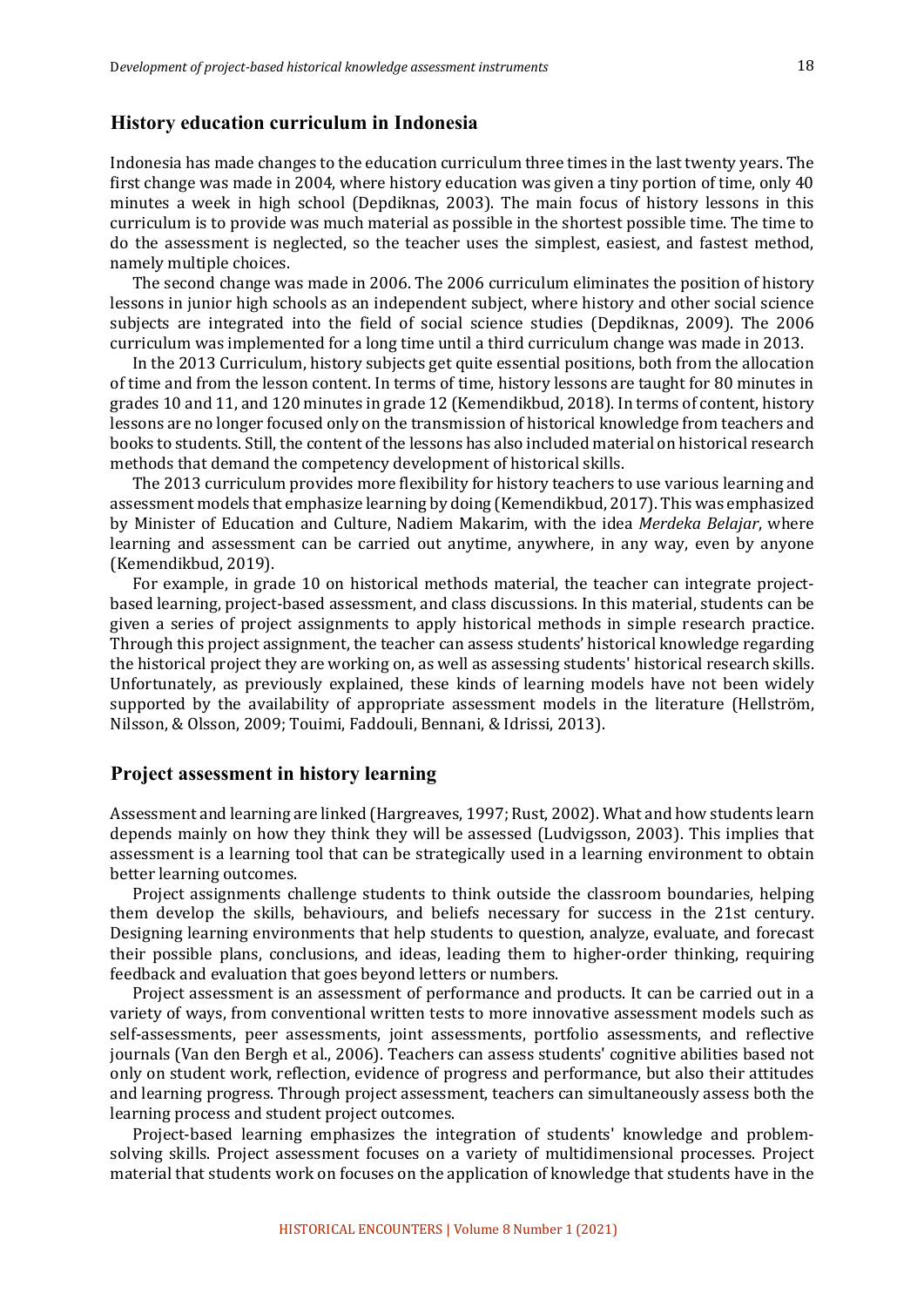form of real work and the products they produce. Project-based learning emphasizes these products as outputs and as the primary outcome in learning. Dennis et al. (2006) concluded that reflection on project-based learning could be done at any time by observing the progress of the project done by students. This allows the teacher to be able to guide students until the project they are working on is completed. Therefore, both project-based learning and project assessment can be carried out simultaneously.

According to some literature, conventional assessment methods do not support students' understanding and skills gained from project-based learning (Frank and Barzilia, 2004). This is what motivates researchers to develop an alternative assessment model consisting of a combination of assessment methods.

#### **Historical knowledge**

Historical knowledge is knowledge of what has happened in the past in human history, or knowledge of historical facts and processes (Topolski, 1973). The essence of historical knowledge is the disclosure of events with all the facts that include *what*, *who*, *when*, *where*, *why*, and *how* (Grant, 2003). Historical knowledge lies not in what can tell about the future, but in what can tell about the past (Elliott, 2003). Historical knowledge can be measured through learnable facts (Grant, 2003).

Intellectual curiosity about the past is a reason why people study and read history (Tosh, 2002). Historical knowledge is one element of historical understanding (Grant, 2003). Historical understanding is seen in terms of substantive and procedural knowledge of historical disciplines (Husbands, Kitson & Pendry, 2005). Students' knowledge of history includes an understanding of causality (Kitson and Husbands, 2011). Students consume and produce information through a wide variety of texts and develop skills concerning the interpretation and construction of historical knowledge and ideas. Students can be positioned as consumers as well as producers of historical knowledge when they study history.

Based on the definition described above, the historical knowledge construct is described using six indicators, each of which is broken down into several items. The six indicators are *what*, *who*, *when*, *where*, *why*, and *how. What* is the ability of students to know whether an event belongs to the category of history or not history (for example, myths, legends, fables). *Who*, the ability of students to identify who are the actors involved in historical events. When the ability to analyze precisely when an event occurs. Where, the ability of students to identify places where historical events occur and how they are related between areas within the same time frame and events. *Why*, the ability of students to analyze the factors that cause events to occur. *How*, the ability of students to explain how the historical events occur chronologically.

The sixth indicator of historical knowledge that has been described above will be assessed through the project of writing history. Through this assessment, the teacher cannot just simply assess students' knowledge of history, but at the same time, assess the critical thinking ability of students to use the knowledge they have.

#### **Methodology**

This research is development research adopting the R&D model proposed by Plomp (Plomp, 2010), which consists of five phases: the preliminary investigation phase, design phase, construction phase, test, evaluation and revision phase, and implementation phase. The product developed in this study is a project-based historical knowledge assessment instrument.

Trials were conducted on 426 10th grade students in five high schools in Yogyakarta, Indonesia. The instrument was validated by four experts in the field of assessment and three experts in history. The results of the validation were analyzed with the Aiken validity index. The construct validity was analyzed using Confirmatory Factor Analysis of Second Order with Lisrel 8.50. Instrument reliability was estimated using Cronbach's Alpha. Item characteristics were analyzed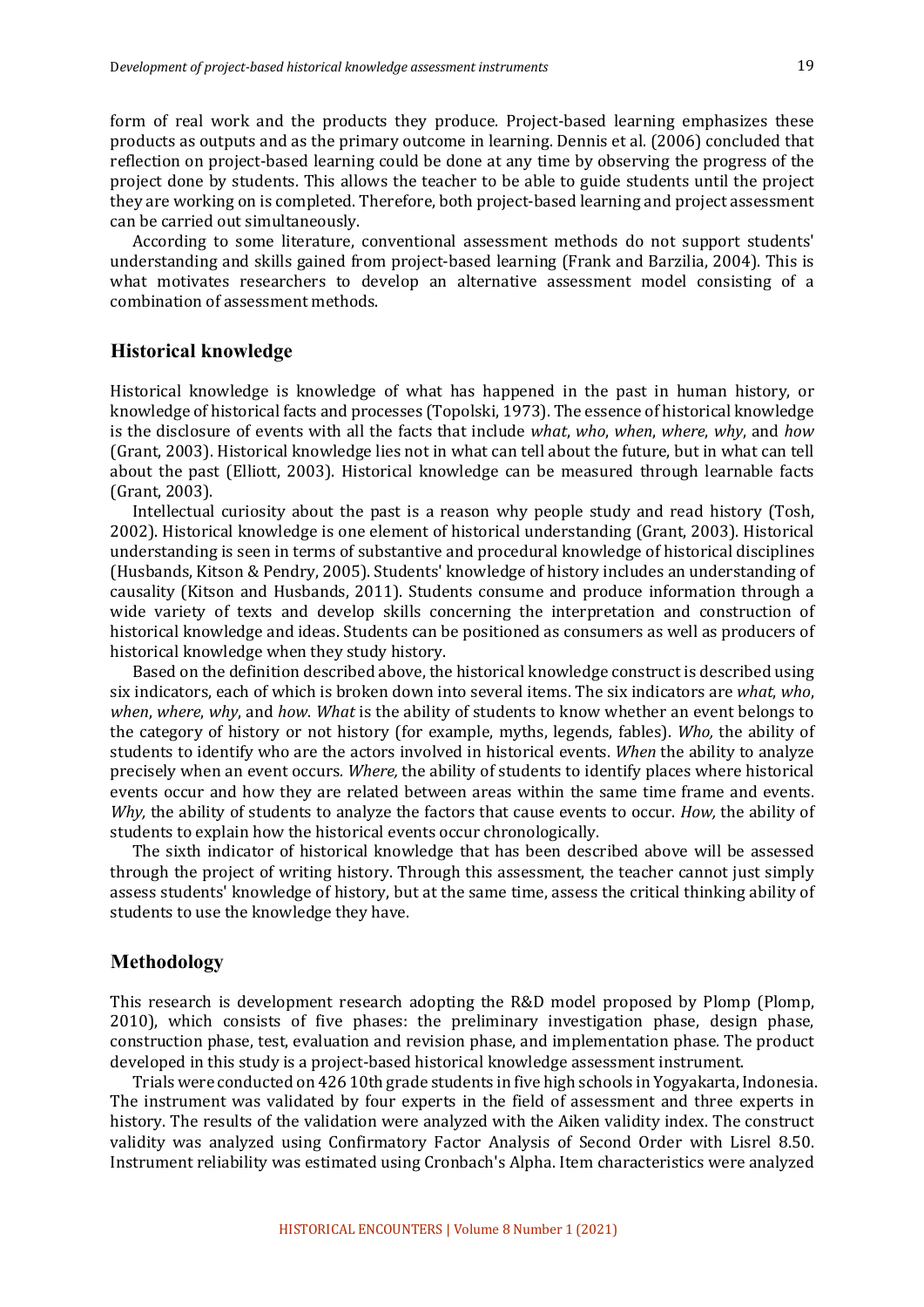| <b>Skills</b>                                                 | On this assignment, student used the skill on |            |            |            |
|---------------------------------------------------------------|-----------------------------------------------|------------|------------|------------|
|                                                               | All $(4)$                                     | Most $(3)$ | Some $(2)$ | None $(1)$ |
| Determine the theme of the article                            |                                               |            |            |            |
| Explain the historical site of the event                      |                                               |            |            |            |
| Mention offenders in the same direction                       |                                               |            |            |            |
| Identify the role of each actor                               |                                               |            |            |            |
| Identify the location of the event                            |                                               |            |            |            |
| Analyzing the relationship between regions                    |                                               |            |            |            |
| Mention the time of the event                                 |                                               |            |            |            |
| Analyze the relationship between events at<br>different times |                                               |            |            |            |
| Analyze the causes of events                                  |                                               |            |            |            |
| Analyzing can be of an event                                  |                                               |            |            |            |
| Explain the process of occurrence of events                   |                                               |            |            |            |
| Chronology history writing                                    |                                               |            |            |            |

using IRT Parcial Credit Model. The following is an instrument used to assess a student's projectbased historical knowledge.

*Table 1. Historical knowledge assessment instrument*

In this study, the learning design and project assessment to measure the level of student knowledge are briefly described as follows.

- 1. The learning process in the classroom applies project-based learning methods.
- 2. Teacher gives project assignments to students.
- 3. The project assignment referred to in point 2 is a project to write a popular history article on a topic determined by the teacher.
- 4. The popular article writing project was done for two weeks.
- 5. Popular history articles that have been completed by students are posted to the www.historista.id website that has been prepared. Historical knowledge assessment instruments developed have been integrated into the website.
- 6. The teacher assesses the students' historical knowledge.
- 7. All project assessment results can be downloaded on the www.historista.id for further analysis.
- 8. The polytomous IRT PCM model then analyzes the raw data that has been downloaded.

The capability parameters obtained through the IRT analysis of the PCM model polytomous are converted into scores on a scale of 1-100 so that a final score is achieved. This final score will describe the overall profile of students' historical knowledge. The results of historical knowledge assessment are presented in the categories of Very High, High, Acceptable, and Weak. The range of values used for each aspect differs from one another. This is based on the average value and standard deviation of each element. The provisions used to determine the range of scores for each category are as follows (see Table 2).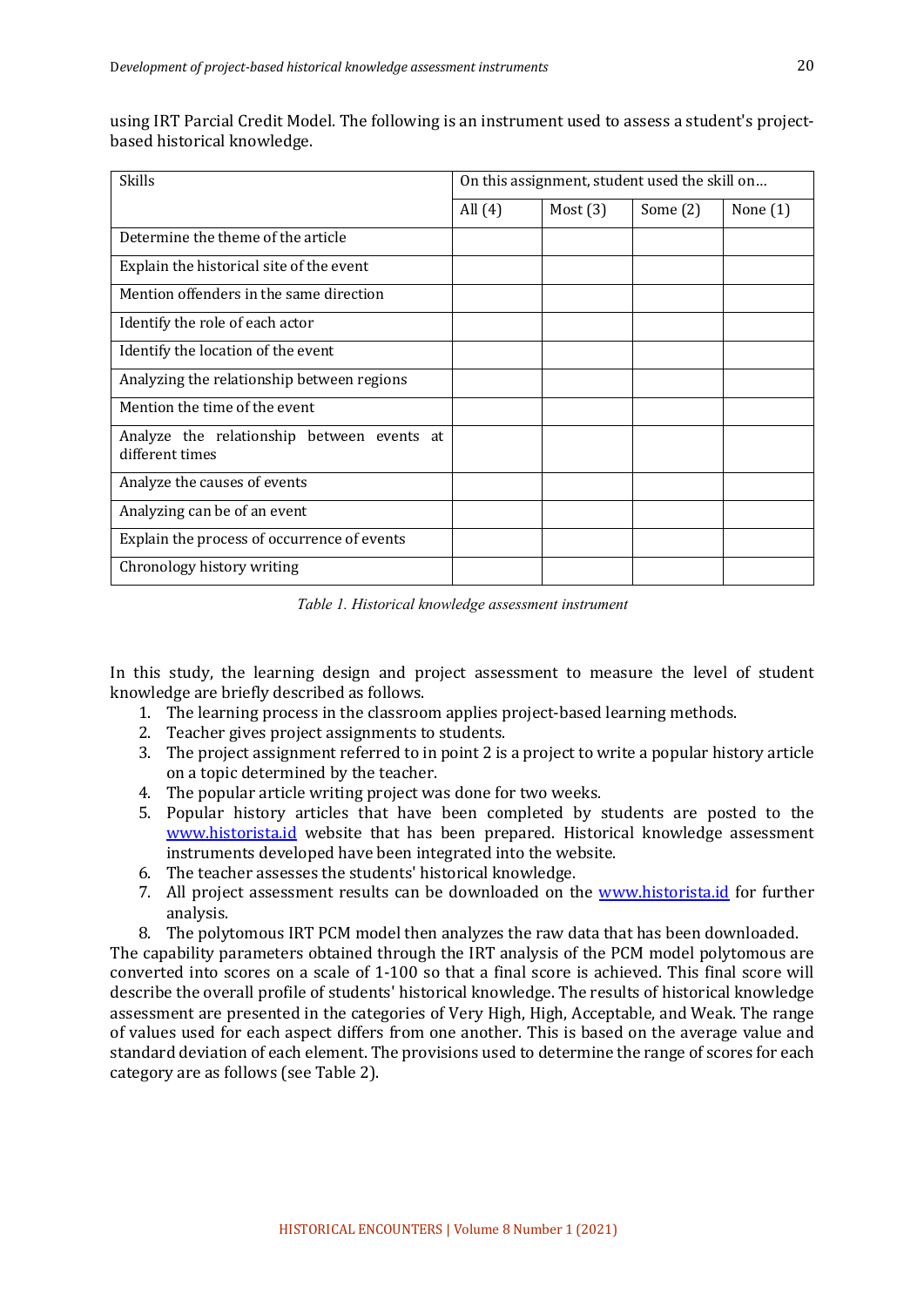| Score                                      | Category   |
|--------------------------------------------|------------|
| $X \geq \tilde{x} + 1$ . $s_x$             | Very High  |
| $\tilde{x} \leq X < \tilde{x} + 1$ . $s_x$ | High       |
| $\tilde{x} - 1$ . $s_x \leq X < \tilde{x}$ | Acceptable |
| $X \leq \tilde{x} - 1$ . $s_x$             | Weak       |

*Table 2. Score category*

#### **Results**

#### *Instrument Development*

The development of the instrument was carried out after the researchers conducted a preliminary investigation, which included curriculum studies, pre-surveys, literature studies, and relevant research studies. Curriculum study is intended to review government regulations and policies related to history lessons in the curriculum. The pre-survey was conducted to obtain information on current conditions of learning and historical assessment, the real problem of historical learning and assessment, and identification of the needs of history teachers regarding the assessment of historical knowledge. Information about these matters was obtained through direct interviews with history teachers.

Based on an interview with a history teacher in Yogyakarta, Indonesia, information was obtained about the historical knowledge assessments that teachers do through daily tests, midterm assessments, and assessment of the final semester. The assessment techniques are mostly in the form of paper and pencil test by giving a series of multiple-choice questions and filling in related material that has been taught. Peer-to-peer assessments and self-assessments are also carried out to assess aspects of attitudes. As for the component of historical research methods, the teacher prefers to test students' conceptual knowledge of historical research methods through multiple-choice tests and descriptions. A small portion provides the assignment of history book resumes.

As support to learning, history teachers have used the internet as a source of learning history. However, the availability of websites that contain quality historical content is not widely available. While for assessment, history teachers have not used the internet at all as an assessment medium. This is because there are no website-based historical assessment instruments available to be used by teachers. Google Forms can be used as an alternative internet-based assessment medium, but due to the limited knowledge and skills of teachers in using it, its utilization is also minimal.

Through literature studies and relevant research conducted at the preliminary investigation stage, researchers have collected research support materials in the form of literature relating to the concept of historical knowledge and previous studies related to the assessment of historical knowledge. Then at the design stage, the researcher sought to formulate a conceptual model of historical knowledge consisting of the following six indicators:



*Figure 1. Conceptual model of historical knowledge assessment*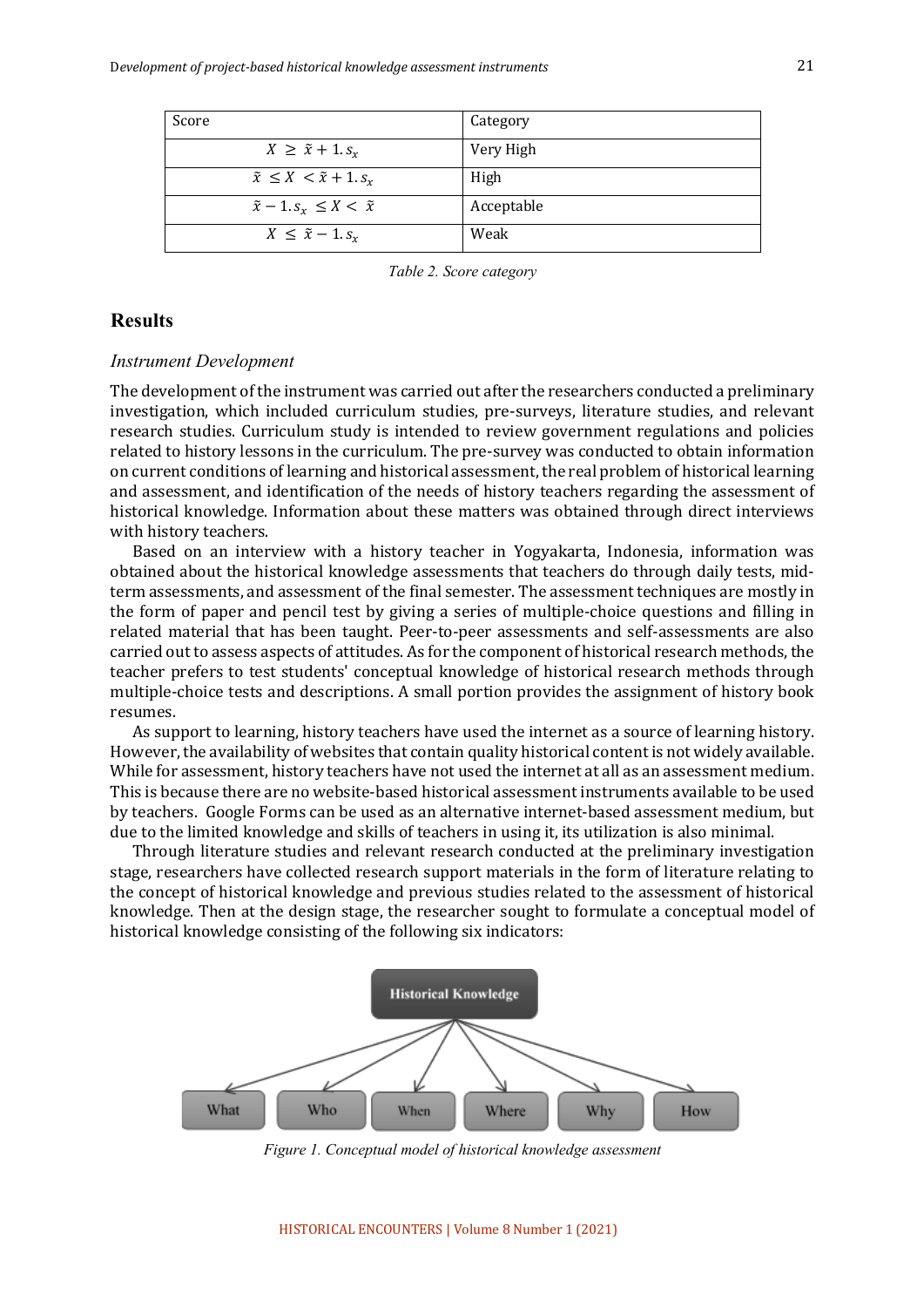The six indicators that make up historical knowledge (as outlined previously) are *what*, *who*, *when, where, why,* and *how. What* is knowledge about historical events, including the ability to distinguish between historical events or legends. Who is knowledge about historical actors and all people involved in the event, including knowledge about who are the main actors for the occurrence of a historical event. *When* is the ability to remember and mention time accurately, including date, day, hour, month, and year. Where is the ability to identify, find, show, and mention the exact place where an event occurred.

Besides, where also includes the ability to connect events that occur in one place with events that occur in other places. *Why* is the ability to find the causal relationship of an event. Which factors cause the occurrence of events and how the consequences of these events, both short-term consequences and long-term consequences. *How*, the ability to describe, describe, and recount past events chronologically and periodically so that the story conveyed has meaning and can be enjoyed by others.

After the constructs and components of historical knowledge are successfully designed, the next stage is the preparation of historical knowledge assessment instruments. The following is a grid and instrument for the assessment of historical knowledge.

| Variable             | Indicator                           | Item                                                                |  |  |  |  |  |
|----------------------|-------------------------------------|---------------------------------------------------------------------|--|--|--|--|--|
|                      | 1. What                             | Determine the theme of the article<br>$\mathbf{1}$ .                |  |  |  |  |  |
|                      |                                     | Explain the historical site of the event<br>2.                      |  |  |  |  |  |
|                      | 2. Who                              | Mention offenders in the same direction<br>3.                       |  |  |  |  |  |
|                      |                                     | Identify the role of each actor<br>4.                               |  |  |  |  |  |
|                      | 3. Where                            | Identify the location of the event<br>5.                            |  |  |  |  |  |
|                      |                                     | Analyzing the relationship between regions<br>6.                    |  |  |  |  |  |
|                      | Mention the time of the event<br>7. |                                                                     |  |  |  |  |  |
|                      |                                     | Analyze the relationship between events at different<br>8.<br>times |  |  |  |  |  |
|                      | 5. Why                              | 9.<br>Analyze the causes of events                                  |  |  |  |  |  |
| Historical Knowledge |                                     | 10. Analyzing can be of an event                                    |  |  |  |  |  |
|                      | 6. How                              | 11. Explain the process of occurrence of events                     |  |  |  |  |  |
|                      |                                     | 12. Chronology history writing                                      |  |  |  |  |  |

*Table 3. Indicators and items of historical knowledge instruments*

#### *Instrument validity and reliability*

The quality of the historical knowledge assessment instrument that has been developed was determined through content validity, construct validity, instrument reliability, and instrument characteristics. Content validation was carried out by experts to assess the appropriateness of the instrument before being tested.

There are seven experts involved in validating the contents of this instrument consisting of three measurement experts as well as historians, one measurement expert, one historian, and two outstanding history teachers.

The expert conducted validation based on aspects: (a) conformity of items with indicators and components,  $(b)$  language used,  $(c)$  statement of items that are not biased,  $(d)$  clarity of statement, (e) clarity of instructions for filling instruments. Then the expert gives a score in the form of a rating scale with a range of 1-4, where  $1 =$  Weak,  $2 =$  Acceptable,  $3 =$  Good, and  $4 =$  Very Good.

While the V value of the table is the minimum value of this validity index based on the number of rater in  $V_{table}$ , the following are the results of the experts' evaluation of historical knowledge assessment instruments.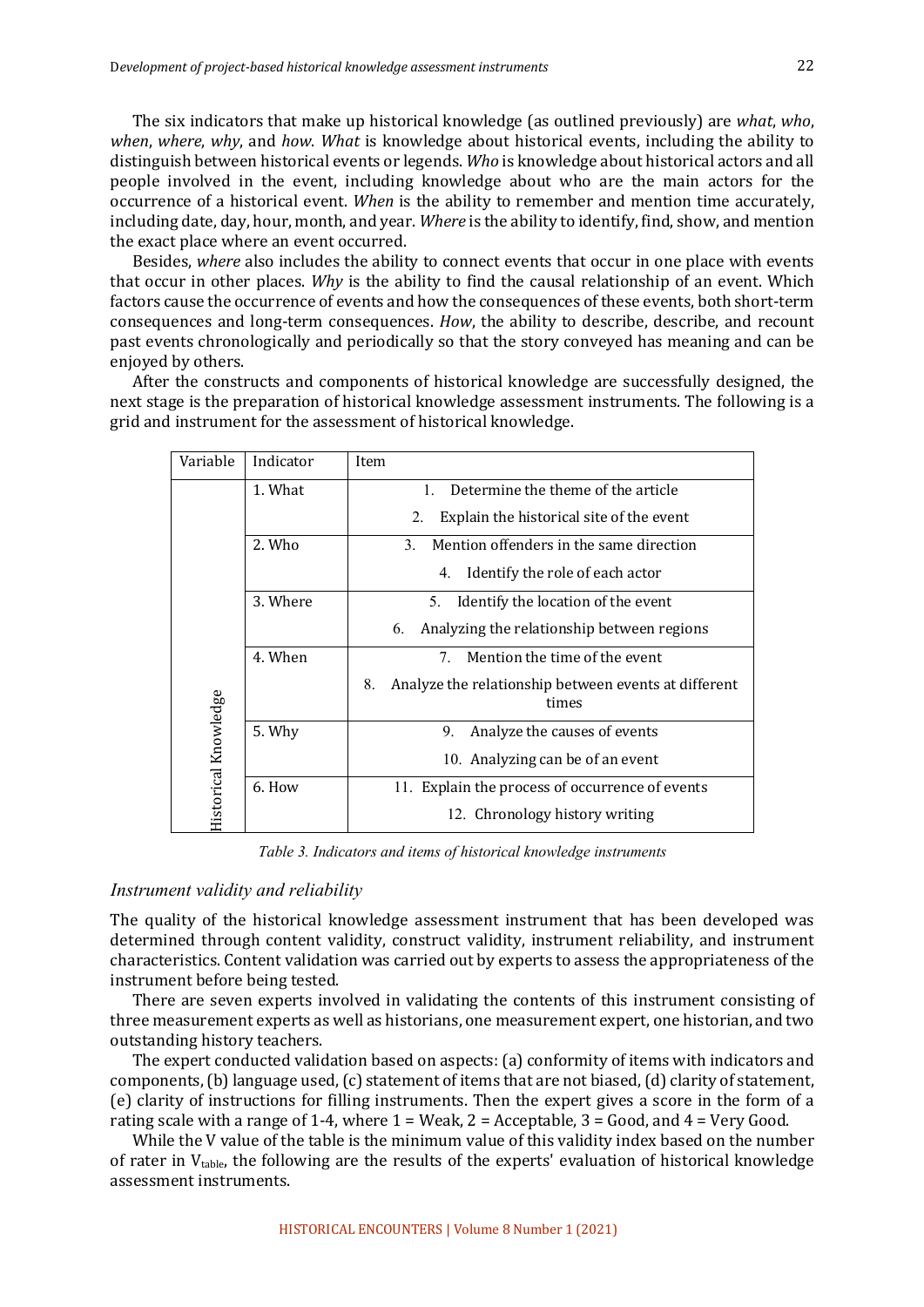| Items | <b>Content Validity</b> |   |       |        |                    | <b>Construct Validity</b> |            | Exp   |
|-------|-------------------------|---|-------|--------|--------------------|---------------------------|------------|-------|
|       | $\Sigma$ s              | n | $c-1$ | Vtable | $V_{\text{count}}$ | t-value                   | <b>SLF</b> |       |
| x1    | 19                      | 7 | 3     | 0.76   | 0.9                | $**$                      | 0.739      | Valid |
| x2    | 18                      | 7 | 3     | 0.76   | 0.86               | 14,415                    | 0.791      | Valid |
| x3    | 20                      | 7 | 3     | 0.76   | 0.95               | $**$                      | 0.762      | Valid |
| x4    | 18                      | 7 | 3     | 0.76   | 0.86               | 15,299                    | 0.790      | Valid |
| x5    | 19                      | 7 | 3     | 0.76   | 0.9                | $**$                      | 0.654      | Valid |
| x6    | 20                      | 7 | 3     | 0.76   | 0.95               | 12,629                    | 0.764      | Valid |
| x7    | 19                      | 7 | 3     | 0.76   | 0.9                | $**$                      | 0.809      | Valid |
| x8    | 18                      | 7 | 3     | 0.76   | 0.86               | 10,628                    | 0.562      | Valid |
| x9    | 19                      | 7 | 3     | 0.76   | 0.9                | $**$                      | 0.374      | Valid |
| x10   | 17                      | 7 | 3     | 0.76   | 0.81               | 5.941                     | 0.521      | Valid |
| x11   | 20                      | 7 | 3     | 0.76   | 0.95               | $**$                      | 0.561      | Valid |
| x12   | 19                      | 7 | 3     | 0.76   | 0.9                | 10,072                    | 0.744      | Valid |

*Table 4. Content and construct validity*

Results of the analysis showed that the content validity of *s* Retained Earnings 12 item instrument for measuring knowledge of history meets good validity because of the average content validity index above the minimum limit of 0.76, which amounted to 0.89. In other words, the unidirectional knowledge assessment instrument that has been developed deserves further testing.

The next step is to know the construct validity. But first, the suitability of the measurement model was tested. Based on the test analysis of the quality of fit model. The value of the index matches the following model: p-value of 0. 23 ( $\geq$ 0.05), RMSEA 0:02 ( $\leq$ 0.08), CFI and GFI amounted to 0.99 and 0.9 7 ( $\geq$  0.90). With such, these model fit test results indicate that the measurement model good knowledge of the history category.

Next is the analysis of the construct validity of the historical knowledge assessment instruments. The construct validity of the instrument can be seen from the t-value  $(≥ 1.96)$ , and the loading factor value  $(≥0.3)$ . Based on the results of confirmatory factor analysis  $(CFA)$ , t-values and factor loading values are obtained in the table below.

Table 3 shows that the loading factor is ranging from  $0.374$  to  $0.809$ , exceeds 0.3. T-value ranges from 5.941 to 15.299, exceeded the target >1.96. Thus, it can be said that the instrument of the assessment of historical knowledge has good and significant construct validity. Meanwhile, when viewed from the reliability of the instrument, the SPSS output results show that the Cronbach's Alpha coefficient is 0.903. In other words, if seen from the construct, the scale to measure historical knowledge can be said to be reliable or consistent.

#### *Item characteristics*

Figure 2 shows that there is one factor that is more dominant than the others. That means that the unidimensional assumptions have been fulfilled. The second assumption is local independence, which can be interpreted that when the ability to influence test performance is constant, student responses to pairs of items are statistically independent (Hambleton, 1991, p 10). Local independence is equivalent to unidimensional assumptions. That is when the unidimensional assumptions are met then automatically; the assumption of local autonomy is also fulfilled.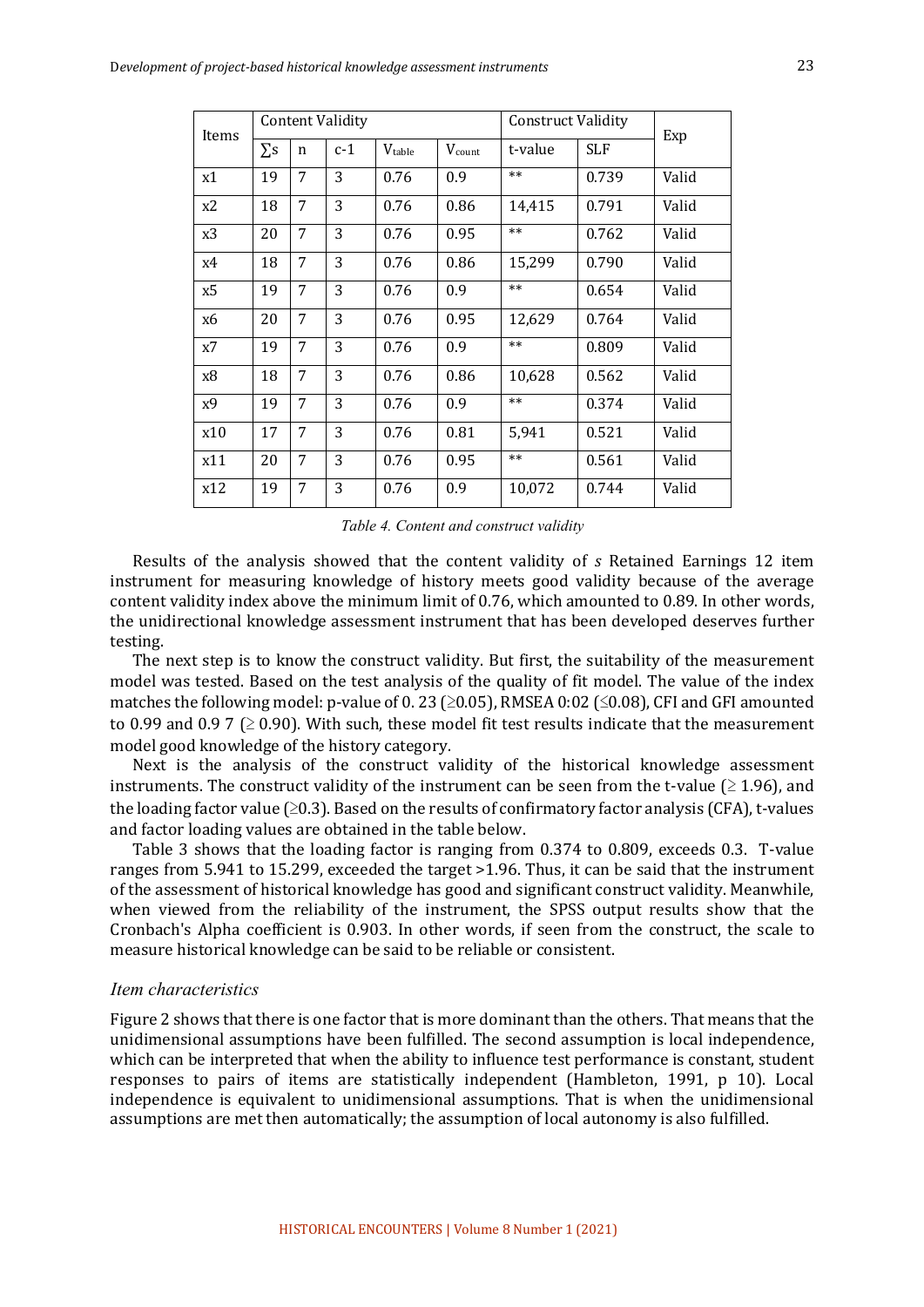

*Figure 2. Scree plot unidimension* 

The third assumption of IRT is parameter invariance, which can be proven by comparing parameter estimates in different groups. In this study, groups were distinguished according to odd and even order numbers. After students are divided into groups, researchers estimate the difficulty parameters of the items in each group. The ability level parameters of students were also classified based on groups of odd and even items. The parameters of each group are correlated, then displayed in the form of a scatter plot. The following is a picture of a scatter plot comparing the parameters of odd and even items as well as the ability parameters in the first half and second half students.



*Figure 3. Parameter invariance*

Based on figure 3 above, the difficulty parameter (b) and the ability parameter  $(\theta)$  can be seen that most of the points spread around the slash. So, it can be said that there is no variation in the estimated parameters of two group students and two groups of items. Thus, the assumption of parameter invariance can be fulfilled. Based on the results of the PCM model PCM polytomous IRT analysis using the R Studio program, overall information about the estimated grain parameters in the table below is obtained.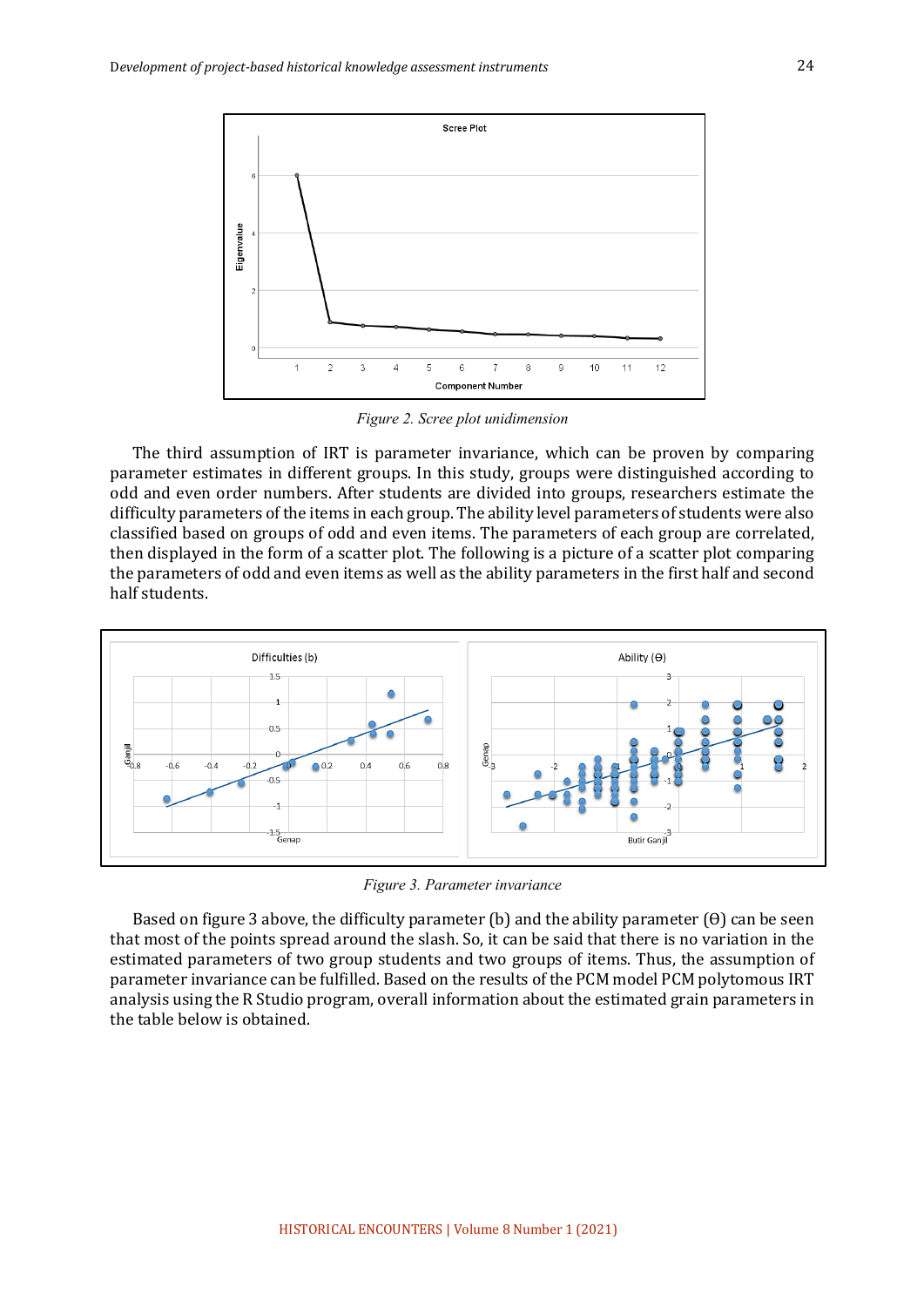| No. | h          | b1         | b2         | b3         |
|-----|------------|------------|------------|------------|
| x1  | $-0.01248$ | $-0.62433$ | $-0.89842$ | 1,48530    |
| x2  | 0.30306    | $-0.17568$ | $-1.55987$ | 2.64473    |
| x3  | $-0.07516$ | $-0.40965$ | $-1,09837$ | 1.28253    |
| x4  | -0.53874   | $-0.59124$ | $-1,02417$ | $-0,00081$ |
| x5  | 0.47296    | 0.16784    | $-0.50942$ | 1.76047    |
| x6  | 0.50938    | $-1.25256$ | 0.36536    | 2,41533    |
| x7  | $-0.73595$ | $-1.67067$ | $-1,04864$ | 0.51146    |
| x8  | $-0.36152$ | $-0.96606$ | $-0.97167$ | 0.85316    |
| x9  | 0.41285    | 0.02855    | $-1.05663$ | 2,26662    |
| x10 | 0.72109    | $-0.15756$ | 0.05451    | 2.26631    |
| x11 | 0.69573    | 0.09852    | $-0.67565$ | 2,66431    |
| x12 | $-0.10553$ | $-1.24344$ | 0.37729    | 0.54955    |

*Table 5. Item parameters*

Table 5 shows the level of item difficulty is in the range from -0.376 to 0.721, and the step difficulty from -1.670 to 2.664. Thus, all items can be categorized as useful. The items are good if the difficulty level parameter is in the range -3.00 and 3.00. Based on the table above, the 12 instrument items have suitable grain parameters and match the model so that the curve clearly shows the boundaries of each category used.

The next step is to test the suitability of the model. Items that fit the model are items with a significant chi-square probability value, items that have a chi-square probability  $\geq 0.05$ . The following are the results of the analysis of the compatibility of the model with RStudio.

#### *Figure 4. Output RStudio item fit*

|     | item G2 |             |    |  |                    |    | df.G2 RMSEA.G2 p.G2 S X2 df.S X2 RMSEA.S X2 p.S X2 |       |
|-----|---------|-------------|----|--|--------------------|----|----------------------------------------------------|-------|
| 1   |         | x1 33.361   | 14 |  | 0.099 0.003 26.973 | 24 | 0.030                                              | 0.306 |
| 2   |         | x2 16.676   | 9  |  | 0.078 0.054 24.507 | 20 | 0.040                                              | 0.221 |
| 3   |         | x3 21.195   | 13 |  | 0.067 0.069 29.881 | 25 | 0.037                                              | 0.229 |
| 4   |         | x4 41.375   | 15 |  | 0.112 0.000 25.748 | 19 | 0.050                                              | 0.137 |
| 5.  |         | x5 27.226   | 16 |  | 0.039 0.284 16.545 | 18 | 0.000                                              | 0.555 |
| 6   |         | $x6$ 23.220 | 13 |  | 0.075 0.039 30.662 | 23 | 0.049                                              | 0.131 |
| 7   |         | x7 18,026   | 12 |  | 0.060 0.115 28.764 | 21 | 0.051                                              | 0.120 |
| 8   |         | x8 26.243   | 13 |  | 0.085 0.016 26.629 | 27 | 0.000                                              | 0.484 |
| 9   |         | x925.026    | 12 |  | 0.086 0.026 19.823 | 20 | 0.080                                              | 0.469 |
| 10  |         | x10 16.678  | 15 |  | 0.028 0.338 19.876 | 26 | 0.000                                              | 0.797 |
| 11  |         | x11 33.683  | 15 |  | 0.094 0.004 20.172 | 20 | 0.008                                              | 0.447 |
| 12. |         | x12 37.424  | 15 |  | 0.103 0.001 28.781 | 27 | 0.022                                              | 0.372 |
|     |         |             |    |  |                    |    |                                                    |       |

In the output (see Figure 4), column p.S\_X2 indicates a p-value where the p-value of 12 items is all above 0.05. Thus, it can be said that the items in the historical knowledge assessment instrument fit into the PCM model.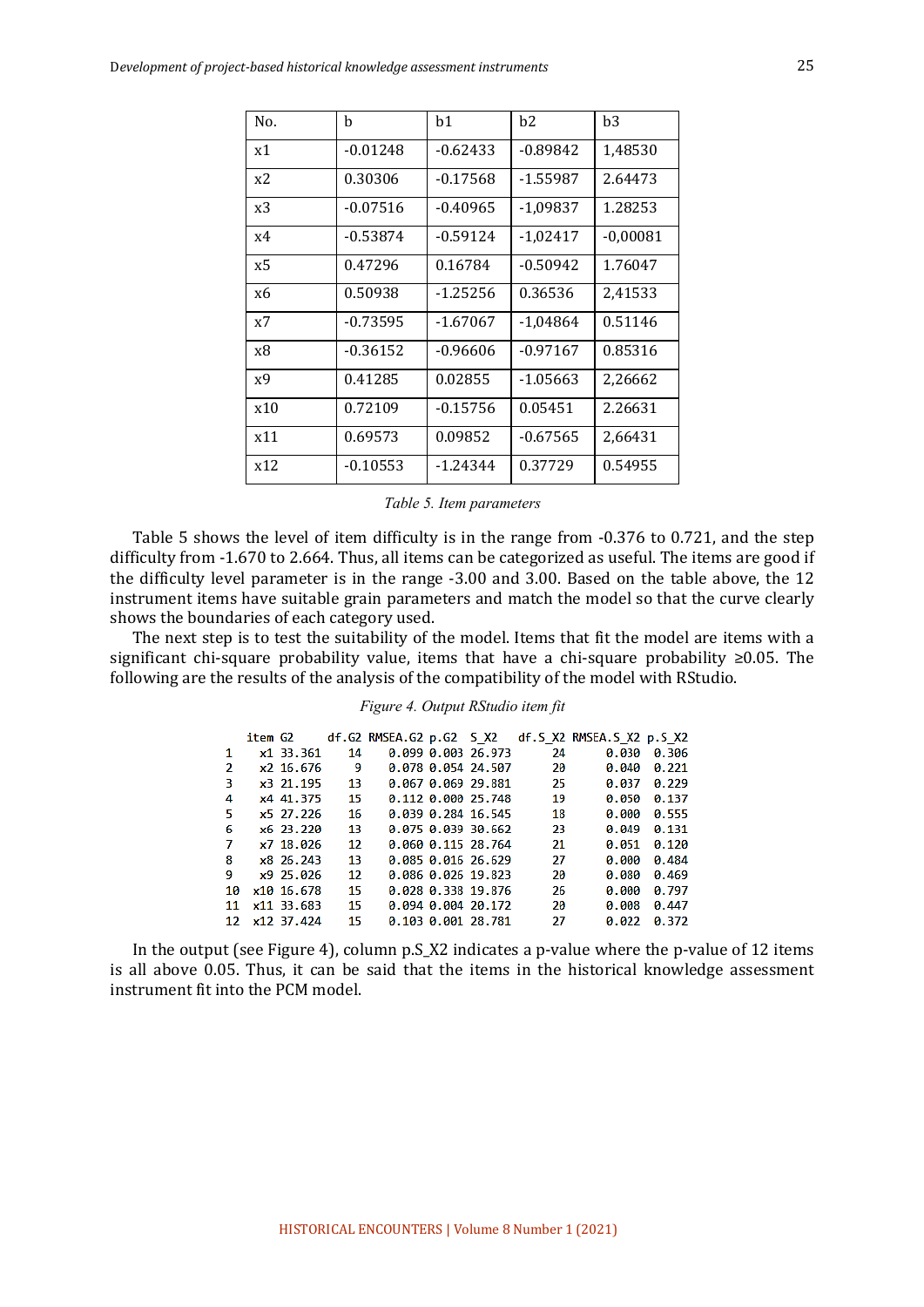#### *Student historical knowledge profile*

Historical knowledge in this study includes indicators of what, who, when, where, why, and how. The five indicators represent the historical knowledge possessed by students. The ability level parameters obtained by analyzing abilities with the IRT polytomous PCM model are converted into scores on a scale of 10-100. The histogram below shows the distribution of scores of students overall.



*Figure 5. Students' ability of historical knowledge*

The histogram above shows that the average score obtained by students is 49.44, with a standard deviation of 13. Based on the average value and the standard deviation, a range of categorical values is obtained as follows:  $>61$  is Very High, 52-61 is High, 42-51 is Acceptable, and  $\leq$  42 Weak. Visually, the results of achieving students' historical knowledge in the form of categories can be seen in Figure 6.



*Figure 6. Percentage of historical knowledge categories*

Based on figure 6, it can be seen that from 426 students in five research schools, students who have a historical knowledge score of Very High is 19%, High is 19%, Acceptable is 28%, and Weak is 34%. It appears that the results of historical knowledge assessment are dominated by students who have weak or acceptable abilities, with both cumulative percentages of  $62\%$ ; as many as  $263$ students.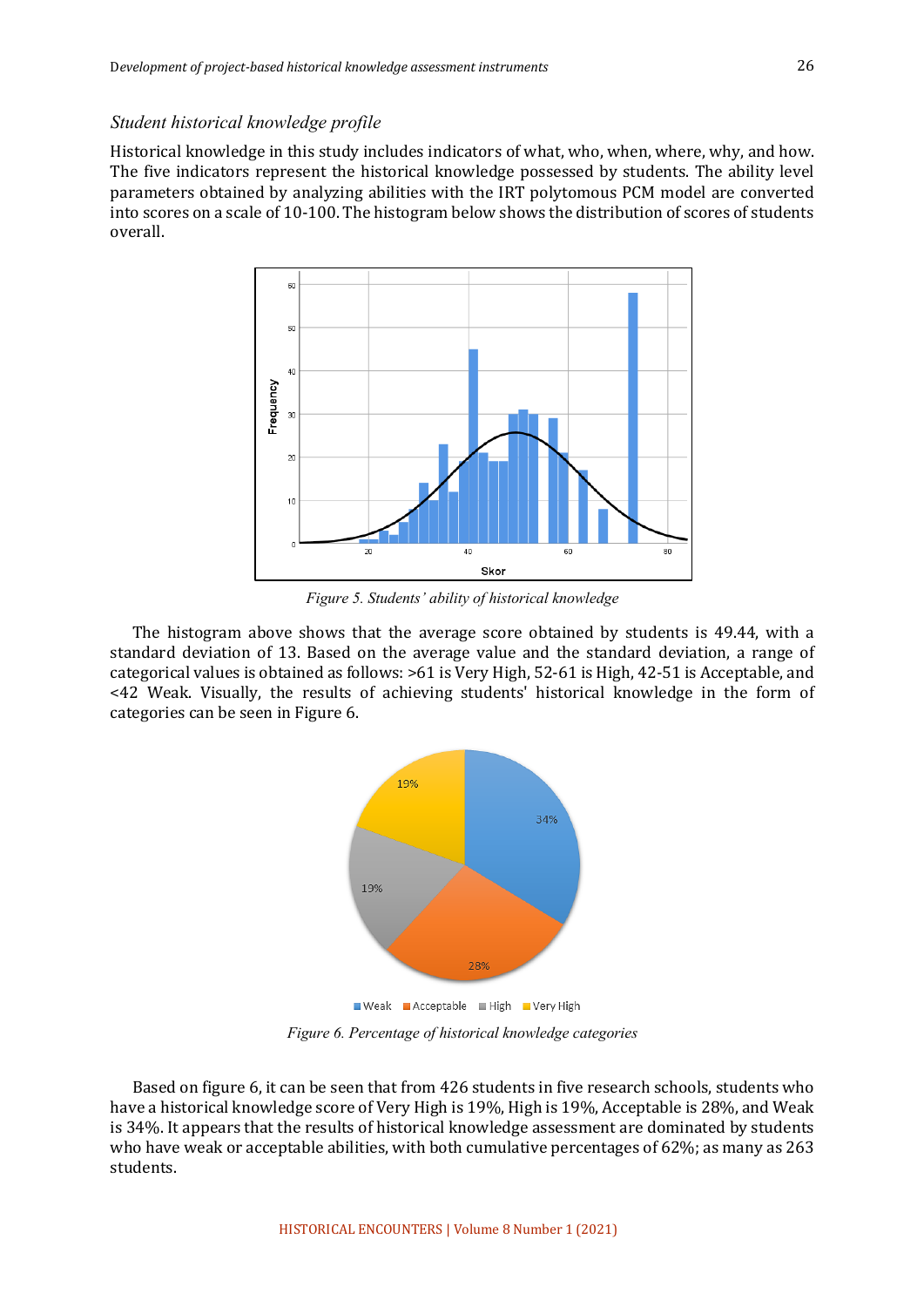#### **Conclusion**

A valid and reliable historical knowledge assessment instrument is an inevitable need for teachers to be able to determine students' abilities accurately. Project-based learning and assessment is an integral unit. The lack of project assessment instruments in history teaching can be overcome by instruments like those that have been developed in this study. The instruments designed in this study have passed the most important stages in the instrument development process, especially in the validity and reliability tests. This instrument is considered valid, reliable, and fit for use.

The validity of this instrument is proven by the value of content validity and construct validity. The content validity is intended to determine the suitability of items with indicators and historical knowledge variables. The content validity value based on the expert judgment has been fulfilled, likewise with construct validity, which is intended to ensure that the instrument has been able to reveal the thinking constructs that need to be assessed, in this case, historical knowledge. The result of construct validity analysis also exceeds the minimum limit of the agreed terms. The results of the consistency analysis of the instruments to measure the constructs were also proven. So, the instrument can be considered valid and reliable. The fulfillment of the validity and reliability requirements in the development of this instrument makes it feasible to be used on a broader scale. The products produced in this study can be directly used by history teachers in high schools to assess students' historical knowledge. The product implementation provided in this study can be used in formative and summative assessments. If used in formative assessment, then the goal is to track the development of understanding and mastery of historical knowledge. If used in the summative assessment, the goal is to measure students' overall historical knowledge. As an example, this may be achieved by giving students the task of evaluating history articles as final semester assignments.

The assessment model developed in this study is Project-Based Assessment (PBA), which collaborated with Project-Based Learning (PBL). Both the assessment and learning models could be improved if they were implemented with the class discussion method. This class discussion is intended to facilitate students to deliver oral presentations about the topics of history they have written and have been posted on the www.historista.id website. Thus, the assessment process will not only stop at the site but have useful implications for the learning process in the classroom.

#### **References**

- Alvén, F. (2017). Making democrats while developing their historical consciousness: A complex task. *Historical Encounters, 4*(1), 52–67.
- Baron, C. (2014). Structuring historic site-based history laboratories for teacher education. *Journal of Museum Education 39*(1), 10–19. https://doi.org/10.1080/10598650. 2014.11510791
- Bell, J., Carland, R., Fraser, P., & Thomson, A. (2016). 'History is a Conversation': Teaching student historians through making digital histories. *History Australia 13*(3), 415–30. https://doi.org/10.1080/14490854.2016.1202373
- Biesta, G. (2009). Good education in an age of measurement: On the need to reconnect with the question of purpose in education. *Educational Assessment, Evaluation, and Accountability 21*(1), 33–46. https://doi.org/10.1007/s11092-008-9064-9
- Black, P. & William, D. (1998). Inside the black box: Raising standards through classroom assessment. *Phi Delta Kappan, 80*(2), 139-148.
- Breakstone.J, & Smith, M. (2013). Assessing historical thinking skills using Library of Congress primary sources. *The TPS Journal 6*(1), 1–8.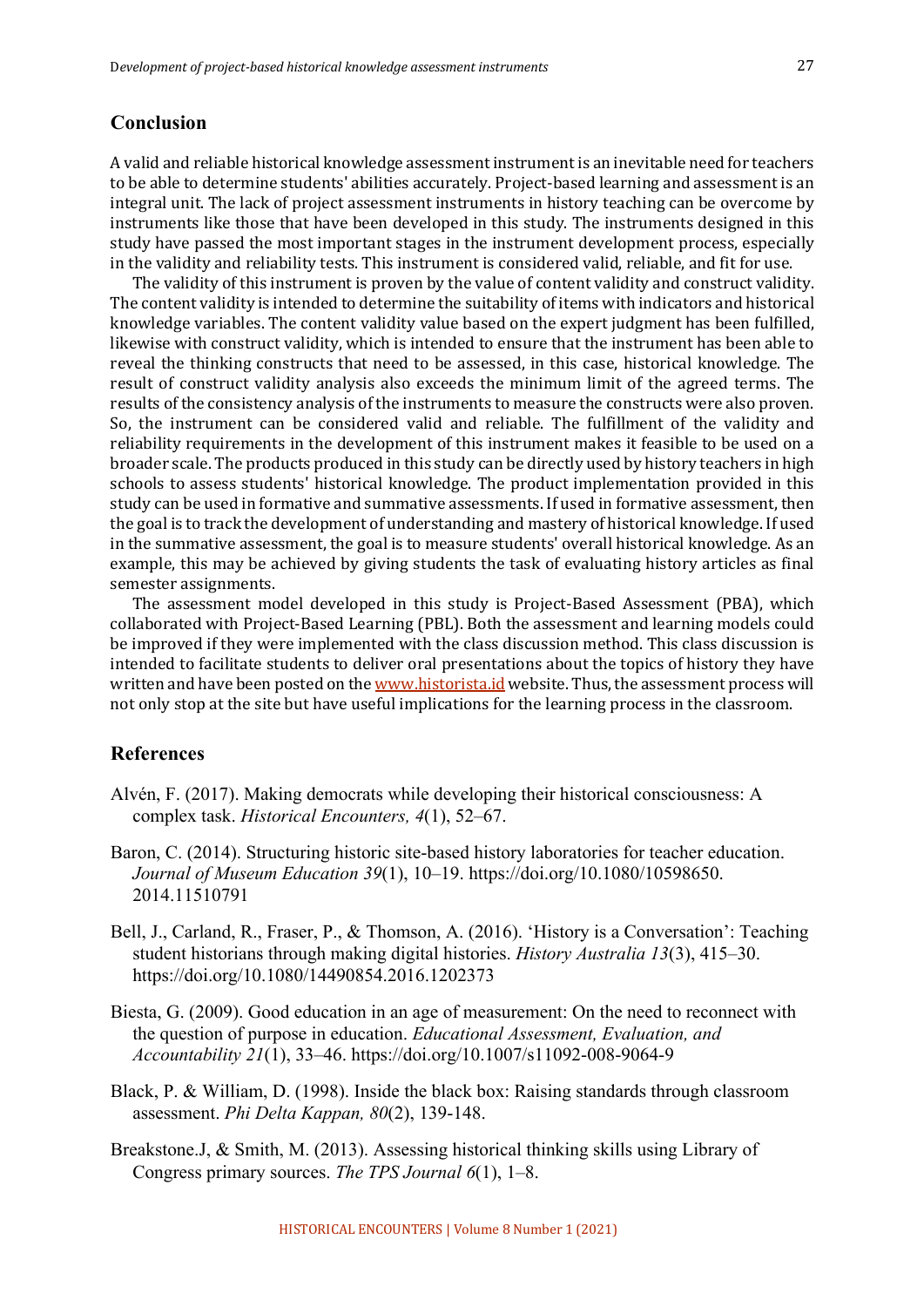- Breakstone, J. (2013). *History assessments of thinking: Design, interpretation, and implementation* (Doctoral Dissertation). Stanford University.
- Dennis, C. & Hardy, J. (2006). Development of a model to advance the uptake of e-portfolios for undergraduates in teacher education and registered nurse preparation: An exemplar of best practice. In E. Pearson & P. Bohman (Eds.), *Proceedings of ED-MEDIA 2006--World Conference on Educational Multimedia, Hypermedia & Telecommunications* (pp. 248- 253). Orlando, FL USA: Association for the Advancement of Computing in Education.
- Depdiknas. (2003). *Kurikulum berbasis kompetensi.* Balitbang: Jakarta.
- Depdiknas. (2009). *Buku Saku Kurikulum tingkat satuan pendidikan (KTSP) Sekolah menengah pertama.* Direktorat Pembinaan Sekolah Menengah Pertama: Jakarta.
- Elliott, J., (2003). The limits of historical knowledge. *European Review 11*(1), 21–25. https://doi.org/10.1093/analys/31.1-2.58.
- Frank, M., & Barzilai, A. (2004). Integrating alternative assessment in a project-based learning course for pre-service science and technology teachers. *Assessment and Evaluation in Higher Education 29*(1), 41–61. https://doi.org/10.1080/02602930420001 60401
- Funkenstein, A. (1989). Collective memory and historical consciousness. *History and Memory 1*(1), 5–26.
- Garg, B. (2007). *The teaching of history.* New Delhi: Rajat Publications.
- Grant, S. G. (2003). *History lessons: Teaching, learning, and testing in the US. High school classrooms.* New York: Lawrence Erlbaum Asscociates, Inc.
- Hargreaves, D. J. (1997). Student learning and assessment are inextricably linked. *European Journal of Engineering Education 22*(4), 401–9. https://doi.org/10.10800304379970892 3471
- Kemendikbud. (2017). *Panduan Penialaian Kurikulum 2013.* Balitbang: Jakarta.
- Kemendikbud. (2018). *Manajemen Implementasi Kurikulum 2013.* Direktorat Pembinaan Tenaga Kependidikan Pendidikan Dasar dan Menengah: Balitbang, Jakarta.
- Kemendikbud (2019). *Kebijakan Merdeka Belajar 1: Empat Pokok Kebijakan Merdeka Belajar 2019*. Available online: www.kemdikbud. go.id/main/blog/2019/12/empat-pokokkebijakan-merdeka-belajar.
- Kitson, A., & Husbands, C. (2011). *Teaching & learning history 11-18: Understanding the past*. New York: Open University Press.
- Lapin, N. S., & Tomanova, M. S. (2016). Historical consciousness and perception of national history by Kazakhstan youth in the 20th century. *Indian Journal of Science and Technology 9*(48). https://doi.org/10.17485/ijst/2016/v9i47/108366
- Madaus, G., & Russel, M. (1989). Paradoxes of high-stakes testing. *Journal of Education 190*(1), 20–30.